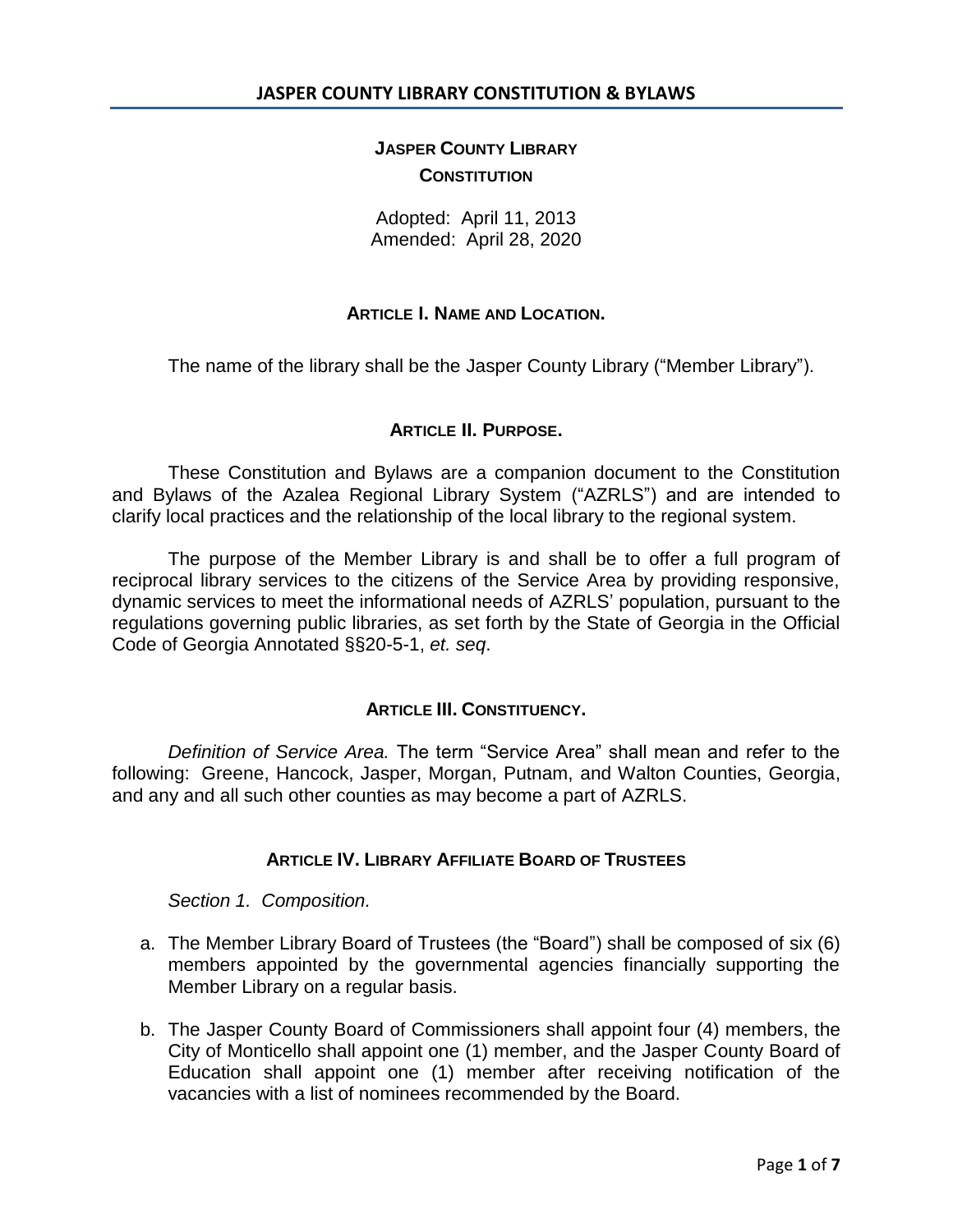c. Any person appointed to the Member Library Board must be a legal resident of Jasper County. If he/she moves his/her legal residence outside of Jasper County, he/she shall be replaced on the Board.

*Section 2. Term.*

- a. Each Board Member's term of office shall be six (6) consecutive years with the starting date being the first day of the new AZRLS fiscal year and ending on the day before the commencement of the AZRLS fiscal year six (6) years after election (hereinafter referred to as the "Term").
- b. No Board Member may serve on the Board for more than two (2) consecutive Terms, unless that Board Member is elected onto the Member Library Board of Trustees by a different funding agency than the funding agency which elected the Board Member for the immediately preceding two (2) Terms.
- c. Any Board Member may leave the Board for any reason, from time to time, and is eligible to be re-appointed to the Board after one (1) year, unless able to be appointed under Article IV Section 2(b).

*Section 3. Compensation.* Pursuant to O.C.G.A. §20-5-44, Board Members shall receive no compensation. However, they may be reimbursed for any reasonable and necessary expenses incurred in the performance of library business. Dues or fees for membership in local, state, regional, or national library associations may be paid from library funds.

*Section 4. Removal*.

- a. A Board Member may be removed for missing, or failure to notify pursuant to Article IV, Section 4 (b) below, three (3) consecutive, regularly scheduled Board Meetings or Regional Board Meeting, in accordance with O.C.G.A. § 20-5-42 (d).
- b. Absences shall be excused if a letter of inability to attend has been sent by the Trustee to the Chair of the Board or the Director within three (3) days of a regularly scheduled Board or Regional Board Meeting.

*Section 5. Vacancies.*

a. Vacancies on the Board shall be filled in the same manner that appointments are made, except that when filling a vacancy, the term of the person filling the vacancy (hereinafter referred to as the "Replacement") shall be for a term of six (6) years plus any number of days from the time of election until the end of the current fiscal year.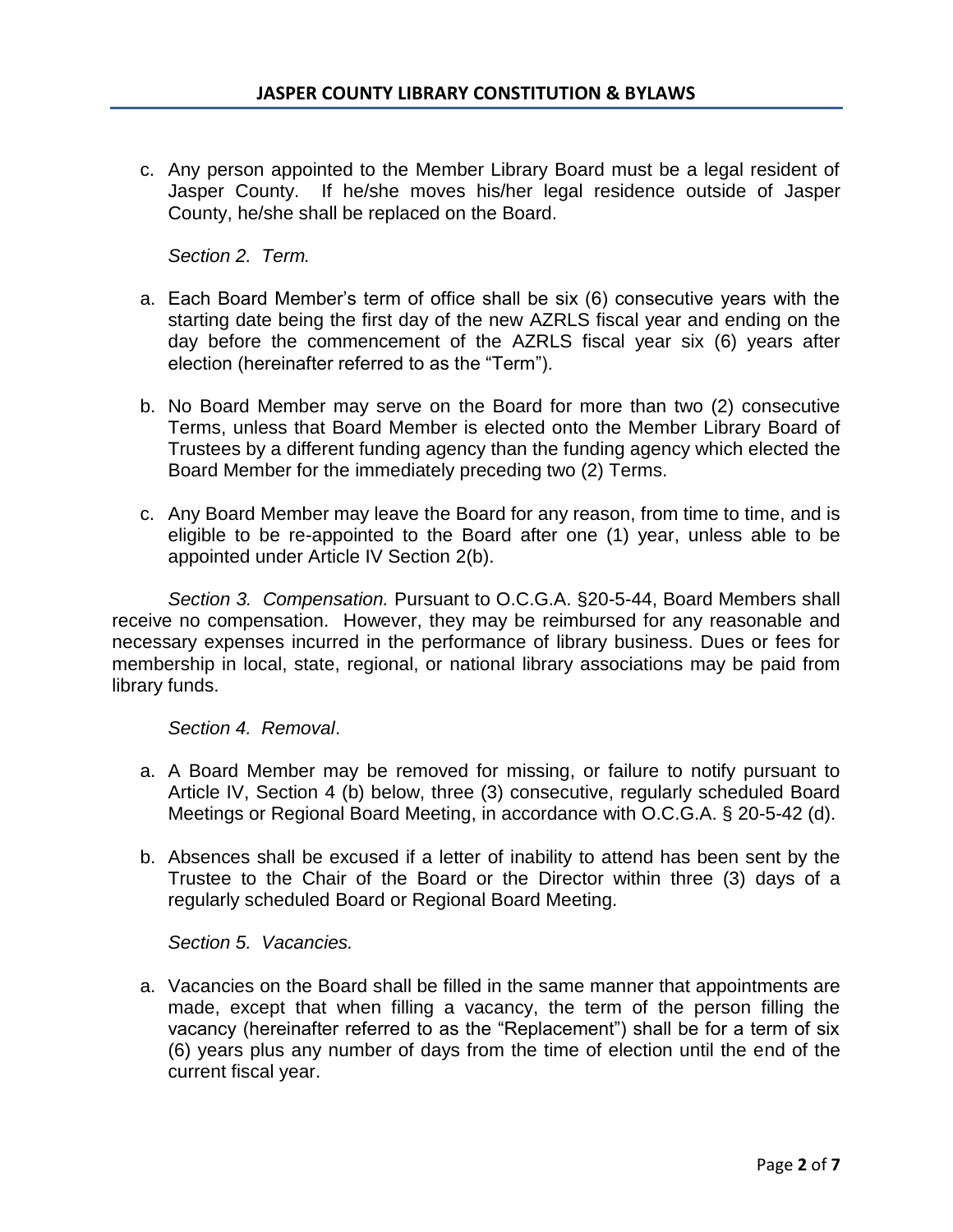b. The Replacement shall serve for a term which is greater than six (6) years, but fewer than seven (7) years.

*Section 6.* All members of the Member Library Board shall hold membership in the AZRLS' Board of Trustees (the "Regional Board"). The Board can cast no more than one vote (equal representation with all other libraries) at Regional Board Meetings.

# **ARTICLE V. OFFICERS.**

*Section 1.* The officers of the Board shall be a Chair and other officers to be assigned as needed. These officers shall perform the duties prescribed by the Bylaws and by parliamentary authority adopted by the Board.

*Section 2.* Nominations may be made by a committee of three Board Members appointed by the Chair of the Board. The Chair may serve as one of the three members of the nominating committee.

Section 3. The officers shall be elected at any regularly scheduled Board Meeting or Regional Board Meeting, to serve for a two-year term and their term of office shall begin at the close of the meeting at which they are elected.

# **ARTICLE VI. STANDING COMMITTEES.**

Any standing and/or special committees may be appointed by the Chair of the Board.

# **ARTICLE VII. AMENDMENT OF CONSTITUTION.**

This Constitution may be amended at any regular Board Meeting by a two-thirds (2/3) vote of Board Members present in person, provided that notice that the Constitution shall be amended is included in the notice of meeting which is made in writing at least ten (10) days prior to the Board Meeting, and provided, further, that a quorum of Board Members are present in person.

# **ARTICLE VIII. CONFLICTS OF INTEREST.**

*Section 1*. Except as specifically provided herein, in the event of any conflict between the provisions of this Constitution and the Georgia statute provisions governing the operation of public libraries, the Georgia statute shall govern.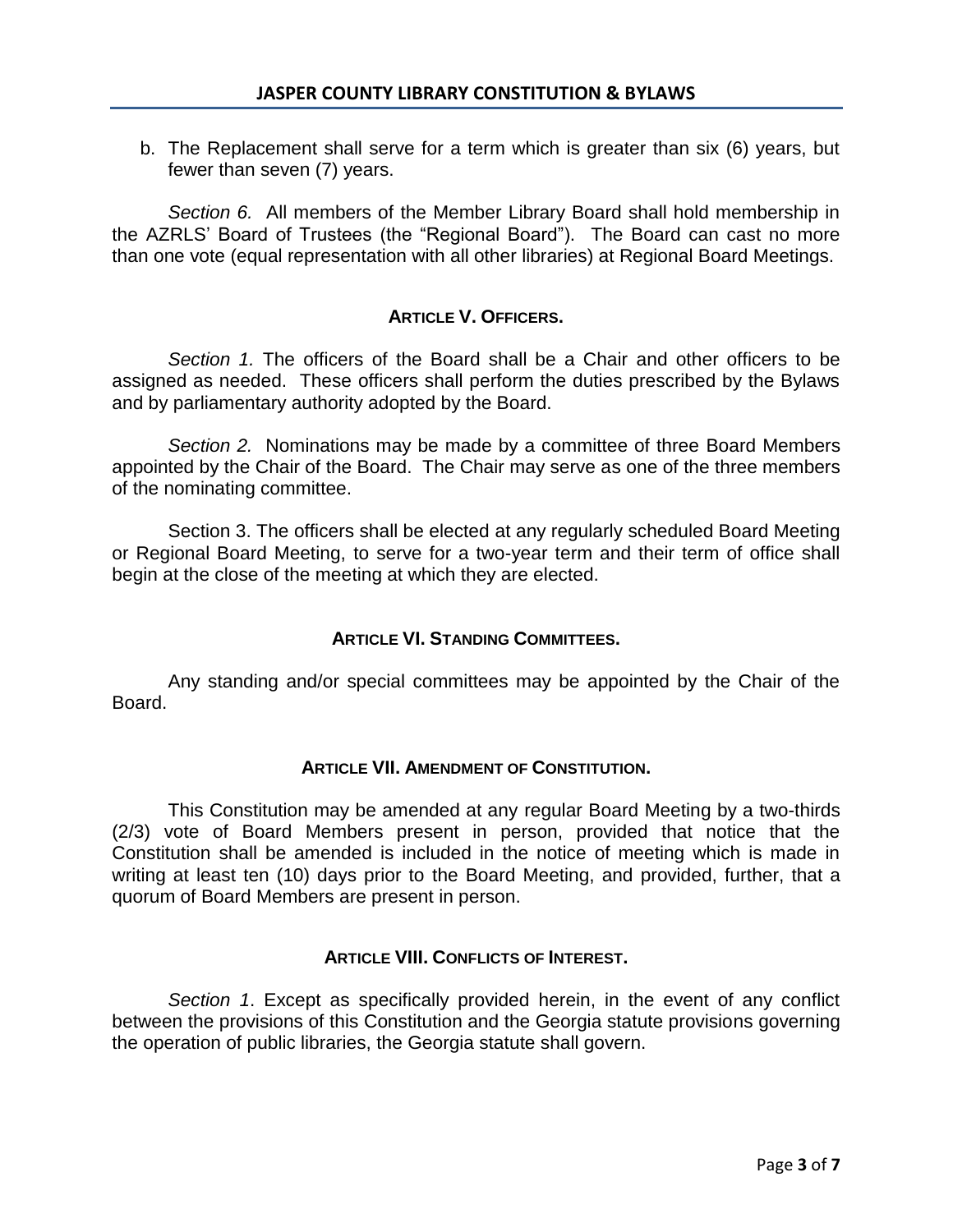*Section 2*. Except as specifically provided herein, in the event of any conflict between the provisions of this Constitution and the Bylaws, this Constitution shall govern.

*Section 3.* Except as specifically provided herein, in the event of any conflict between the provisions of the Constitution and the AZRLS Constitution, the AZRLS Constitution shall govern.

*Section 4.* To avoid any potential claims of conflict of interest, no employee of a company with a direct financial interest with AZRLS may serve on the Board.

*Section 5.* To avoid any potential claims of conflict of interest, no current employee of AZRLS may serve on the Board.

*Section 6.* To avoid any potential claims of conflict of interest, no former employee of AZRLS with fewer than six (6) years from last date of employment to first date of appointment may serve on the Board.

## **ARTICLE IX. GENERAL PROVISIONS.**

*Section 1. Capitalized Words.* Any capitalized words or terms used in this Constitution shall have the meaning ascribed thereto in the Azalea Regional Library Regional Constitution.

*Section 2. Section Titles.* The title and headings used herein are inserted as a matter of convenience only, and do not define, limit, or describe the scope of this Constitution or the intent of the provisions hereof.

*Section. 3. Terms.* Common nouns and pronouns shall be deemed to refer to the masculine, feminine, neuter, singular and plural, as the identity of the person may in the context require.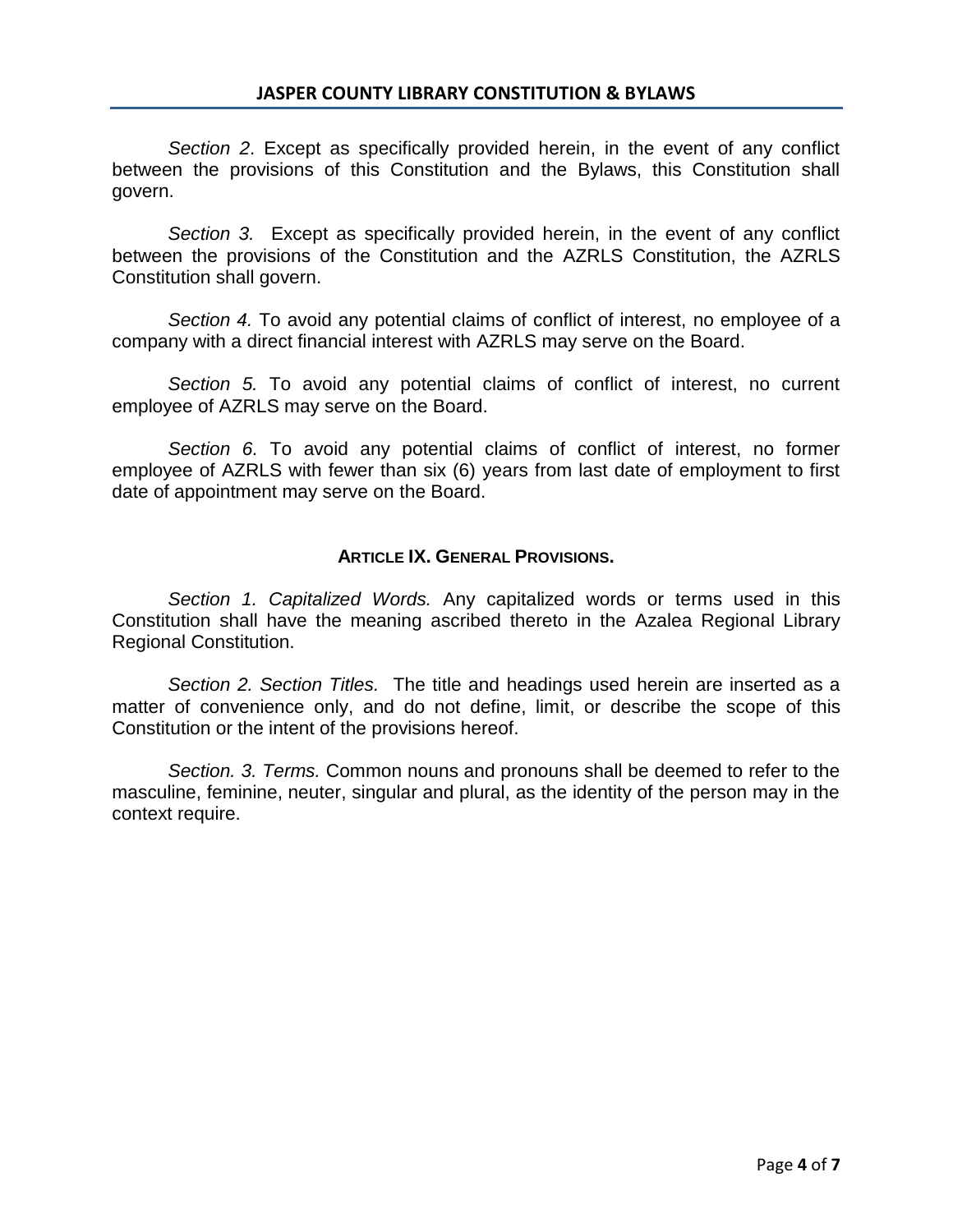# **JASPER COUNTY LIBRARY BYLAWS**

Adopted: April 11, 2013 Amended: April 28, 2020

## **ARTICLE I. DUTIES AND RESPONSIBILITIES OF BOARD MEMBERS.**

*Section 1.* The Board shall advise the Regional Board on library matters pertaining to the Member Library.

*Section 2.* The Board shall set local policies and practices only when there is no Regional policy governing the area of service.

*Section 3.* The Board shall discharge those duties delegated to it by and through the Regional Board. All formal actions of the Board taken in discharging those duties shall be reported to the AZRLS Director (the "Director") who shall carry out any reporting duties required by State law or by the AZRLS bylaws for approval by the Regional Board and recording at their next meeting.

*Section 4.* The Board shall approve the budget of the Member Library. The Board shall present the Member Library's fiscal needs to its supporting agencies.

.

### **ARTICLE II. DUTIES OF THE OFFICERS.**

The Chair shall preside at all regular called Board meetings. He/she shall appoint all committees and shall serve as an ex-officio member of all committees.

### **ARTICLE III. MEETINGS.**

*Section 1.* Meetings of the Board shall be held according to the provisions stated in the AZRLS Bylaws.

*Section 2*: The Board shall hold meetings simultaneously with the Regional Board and may call meetings as needed at the Member Library, or at a place designated by the Chair.

*Section 3. Notice of Meeting.* Prior to each regular Board Meeting, the Chair or the Secretary shall notify the Director and each Board Member of the date, time, and place of the Board Meeting. Any notice of a meeting required or permitted under these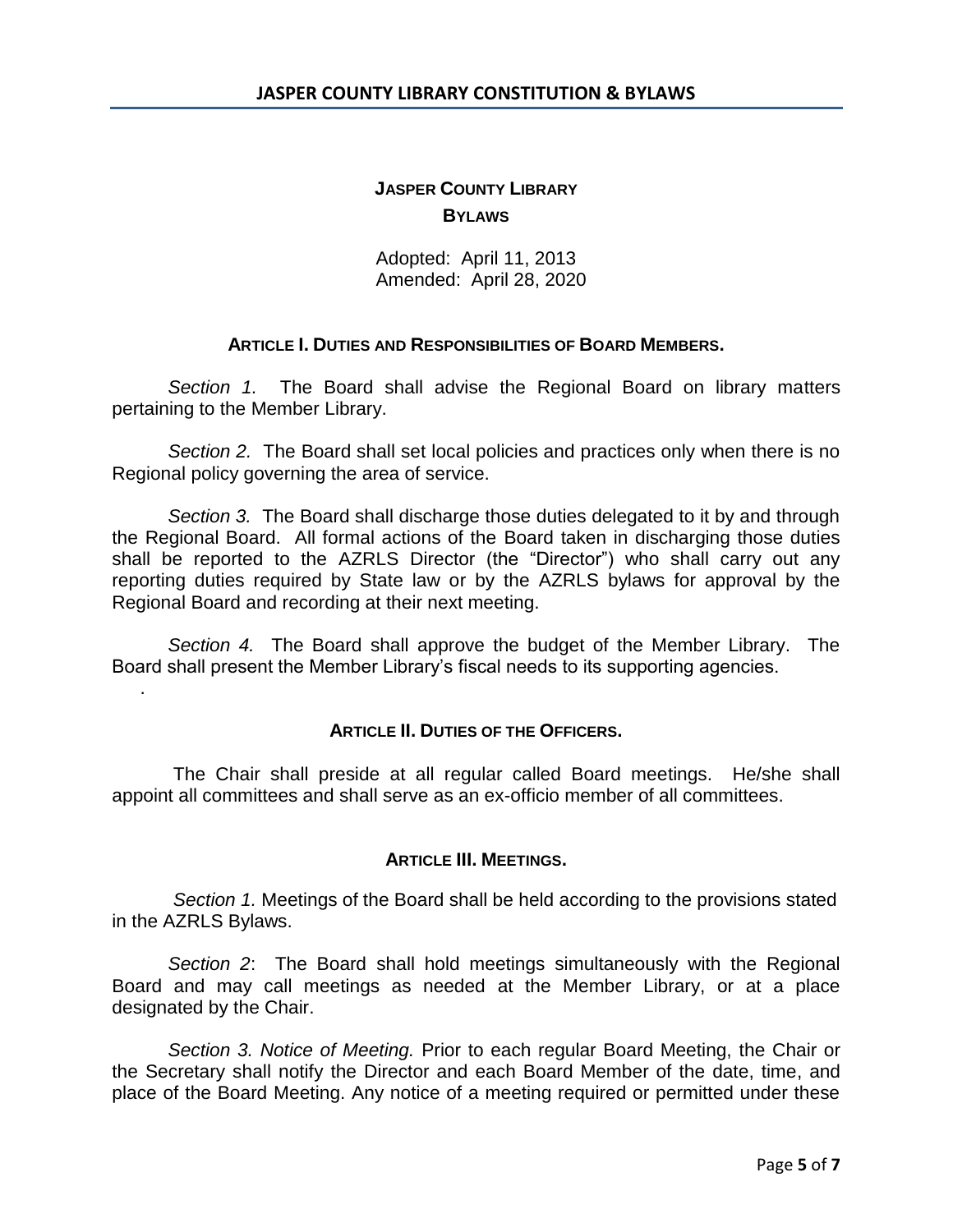Bylaws should be in writing and either delivered personally, sent via overnight courier or United States Postal Service to the recipient's last known address, sent via electronic mail or electronic invitation software.

*Section 4. Open Meetings.* All Board Meetings shall be open to the public and the news media and shall conform to the specifications of the Open Meetings Law found in O.C.G.A. §50-14-1 et. seq., which can be found on the AZRLS website. The Board may, however, enter into a closed session for the purposes outlined in O.C.G.A. §50- 14-1 et. seq.

*Section 5. Quorum.* Thirty-five percent (35%) of the members of the Board shall constitute a quorum to conduct official business. No official business may be conducted without a quorum. Except as stated in Article VI of this document, a simple majority affirmative vote of the quorum present and voting shall be necessary to approve any action before the Board.

*Section 6*. A Board Member or an employee of AZRLS shall record the official actions of the Board (the "Record Keeper"), keep a record of attendance at Board meetings, and have the custody of the official books, which shall be housed in the Library. He/she shall notify the proper appointing authorities of vacancies which may occur on the Board. The Record Keeper shall comply with the Open Meetings Act found in O.C.G.A. §50-14-1 et. seq., by providing copies of the draft minutes within two (2) business days to the Regional Office. He/she shall also report all changes of membership to the Director.

*Section 7. Parliamentary Procedure*. All Board Meetings shall be conducted in accordance with the American Institute of Parliamentarians Standard Code of Parliamentary Procedure.

# **ARTICLE IV. REPORTS.**

The Board shall submit all reports requested by AZRLS to provide the information necessary to complete reports required by State, Federal, or local laws or regulations, or to manage AZRLS in an efficient and business-like manner.

# **ARTICLE V. ATTENDANCE.**

*Section 1. Removal for Cause.*

a. A Board Member may be removed for missing, or failure to notify pursuant to Article V, Section 1 (b) below, three (3) consecutive, regularly scheduled Board Meetings or Regional Board Meetings, in accordance with O.C.G.A. § 20-5-42 (d).